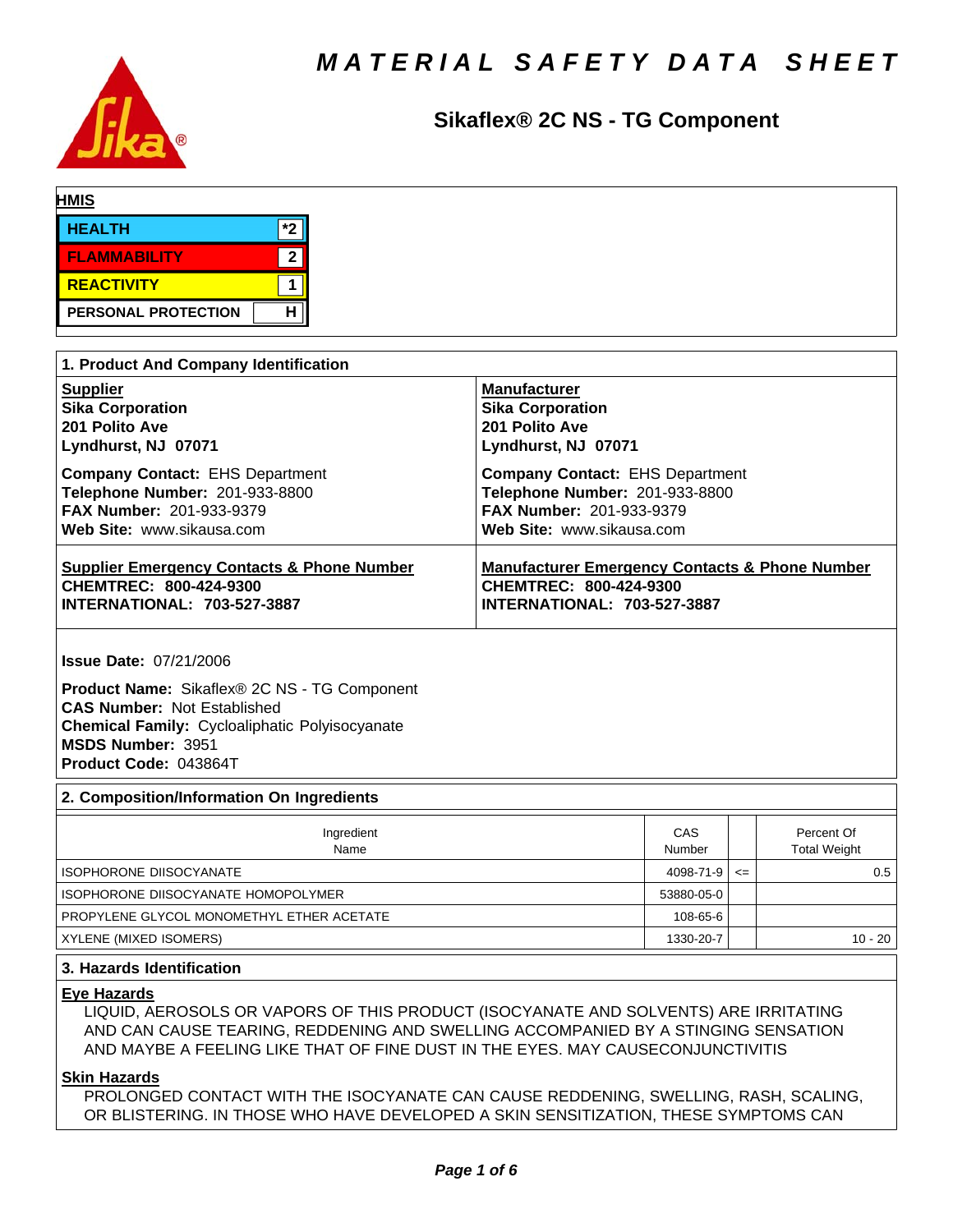# **Sikaflex® 2C NS - TG Component**

#### **3. Hazards Identification - Continued**

## **Skin Hazards - Continued**

DEVELOP AS A RESULT OF CONTACT WITH VERY SMALL AMOUNTS OF LIQUID MATERIAL OR EVEN AS A RESULT OF VAPOR EXPOSURE. CHRONIC EXPOSURE TO SOLVENTS MAY CAUSE EFFECTS SIMILAR TO THOSE IDENTIFIED UNDER CHRONIC INHALATION EFFECTS.

#### **Ingestion Hazards**

CAN RESULT IN IRRITATION AND POSSIBLE CORROSIVE ACTION IN THE MOUTH, STOMACH TISSUE AND DIGESTIVE TRACT. VOMITING MAY CAUSE ASPIRATION OF THE SOLVENT RESULTING IN CHEMICAL PNEUMONITIS

#### **Inhalation Hazards**

IPDI VAPORS OR MIST AT CONCENTRATIONS ABOVE THE TLV CAN IRRITATE THE MUCOUS MEMBRANES IN THE RESPIRATORY TRACT CAUSING RUNNY NOSE, SORE THROAT, COUGHING CHEST DISCOMFORT, SHORTNESS OF BREATH AND REDUCES LUNG FUNCTION. PERSONS WITHPREEXISTING, NONSPECIFIC BRONCHIAL HYPERREACTIVITY CAN RESPOND TO CONCENTRAT IONS BELOW THE TLV WITH SIMILAR SYMPTOMS AS WELL AS ASTHMA ATTACK.

SOLVENT VAPORS CAN CAUSE HEADACHE, NAUSEA, NARCOSIS, FATIQUE AND LOSS OF APETITE

REPEATED EXPOSURE OR SINGLE LARGE EXPOSURE CAN CAUSE ISOCYANATE SENSITIZATION (CHEMICALASTHMA)WHICHWILLCAUSETHEMTOREACTTOALATEREXPOSURETOISOCYANATE AT LEVELS WELL BELOW THE TLV.

CHRONIC SOLVENT EXPOSURE CAN CAUSE SYMPTOMS INCLUDING LOSS OF MEMORY, LOSS OF COORDINATION, AND POSSIBLE BRAIN AND NERVOUS SYSTEM DAMAGE

#### **Conditions Aggravated By Exposure**

ASTHMA AND SNY OTHER RESPIRATORY DISORDERS, SKIN ALLERGIES, ECZEMA.

#### **4.First AidMeasures**

#### **Eye**

RINSE EYES THOROUGHLY WITH WATER FOR AT LEAST 15 MINUTES. CONSULT PHYSICIAN.

**Skin**

WASH SKIN THOROUGHLY WITH SOAP AND WATER. REMOVE CONTAMINATED CLOTHING. IF SYMPTOMS, PERSIST CONSULT PHYSICIAN.

## **Ingestion**

DILUTE WITH WATER OR MILK. DO NOT INDUCE VOMITING. CONSULT PHYSICIAN.

#### **Inhalation**

REMOVE TO FRESH AIR. IF BREATHING HAS STOPPED, INSTITUTE ARTIFICIAL RESPIRATION. CONSULT WITH PHYSICIAN.

#### **5. Fire Fighting Measures**

**Flash Point:** 104°F40°C **Flash Point Method:** TAGLIABUE CLOSED CUP **Autoignition Point:** 599°F315°C **Lower Explosive Limit:** 0.8% **Upper Explosive Limit:** 13.1%

#### **Fire And Explosion Hazards**

DURING A FIRE, IRRITATING AND/OR TOXIC GASES (IPDI) AND AEROSOLS FROM THE DECOMPOSITION/COMBUSTION PRODUCTS MAY BE PRESENT.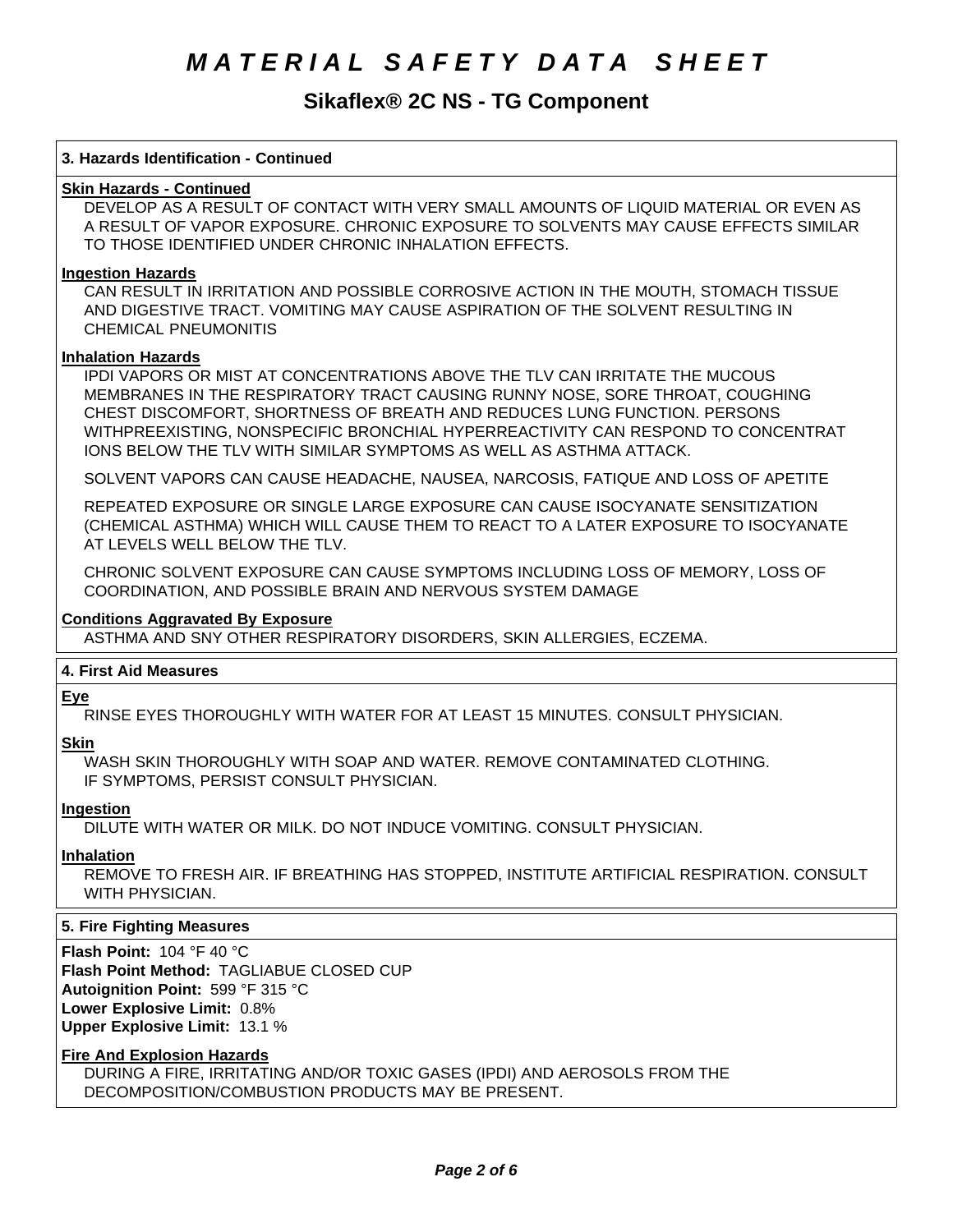# **Sikaflex® 2C NS - TG Component**

### **5. Fire Fighting Measures - Continued**

#### **Extinguishing Media**

In case of fire, use water spray (fog) foam, dry chemical, or CO2.

#### **Fire Fighting Instructions**

Firefighters should wear self-contained breathing apparatus and full protective gear.

#### **6. Accidental Release Measures**

EVACUATE ALL NONESSENTIAL PERSONNEL. REMOVE SOURCES OF IGNITION. WEAR PROPER PROTECTIVE EQUIPMENT. CONTAIN SPILL AND COLLECT WITH ABSORBENT MATERIAL ANDTRANSFER INTO SUITABLE CONTAINERS. AVOID CONTACT. VENTILIATE ENCLOSED AREA.

#### **7. Handling And Storage**

#### **Handling And Storage Precautions**

STORE AT 32F MIN. - 122F MAX. IDEAL STORAGE TEMPERATURE 50-80F. IF CLOSED CONTAINER IS EXPOSED TO HEAT, PRESSURE CAN BUILD UP. IF MOISTURE ENTERS CONTAINER, PRESSURE MAY BUILD UP DUE TO REACTION. STORE IN COOL, DRY AREA IN TIGHTLY CLOSED CONTAINERS, AWAY FROM SPARKS AND OPEN FLAMES.

## **Work/Hygienic Practices**

Wash thoroughly with soap and water after handling.

#### **8. Exposure Controls/Personal Protection**

#### **Engineering Controls**

Use with adequate general and local exhaust ventilation.

#### **Eye/Face Protection**

Safety glasses with side shields or goggles.

#### **Skin Protection**

WEAR CHEMICAL RESISTANT GLOVES. WEAR LONG SLEEVE SHIRT AND LONG PANTS. AVOID SKIN CONTACT.

#### **Respiratory Protection**

In areas where the P.E.L.s are exceeded, use a properly fitted NIOSH-approved respirator.

#### **Other/General Protection**

WASH THOROUGHLY AFTER HANDLING.

#### **Ingredient(s) - Exposure Limits**

ISOPHORONE DIISOCYANATE ACGIH TLV-TWA 0.005 ppm (Skin) XYLENE (MIXEDISOMERS) OSHA PEL - TWA: 100 PPM OSHA PEL - STEL: 150 PPM ACGIHTLV - TWA: 100 PPM ACGIHTLV - STEL: 150 PPM CONTAINS 15% ETHYL BENZENE 100-41-4 ETHYL BENZENE OSHA PEL/STEL 100 PPM / 125 PPM

## **9. Physical And Chemical Properties**

#### **Appearance**

TRANSPARENT PALE YELLOW LIQUID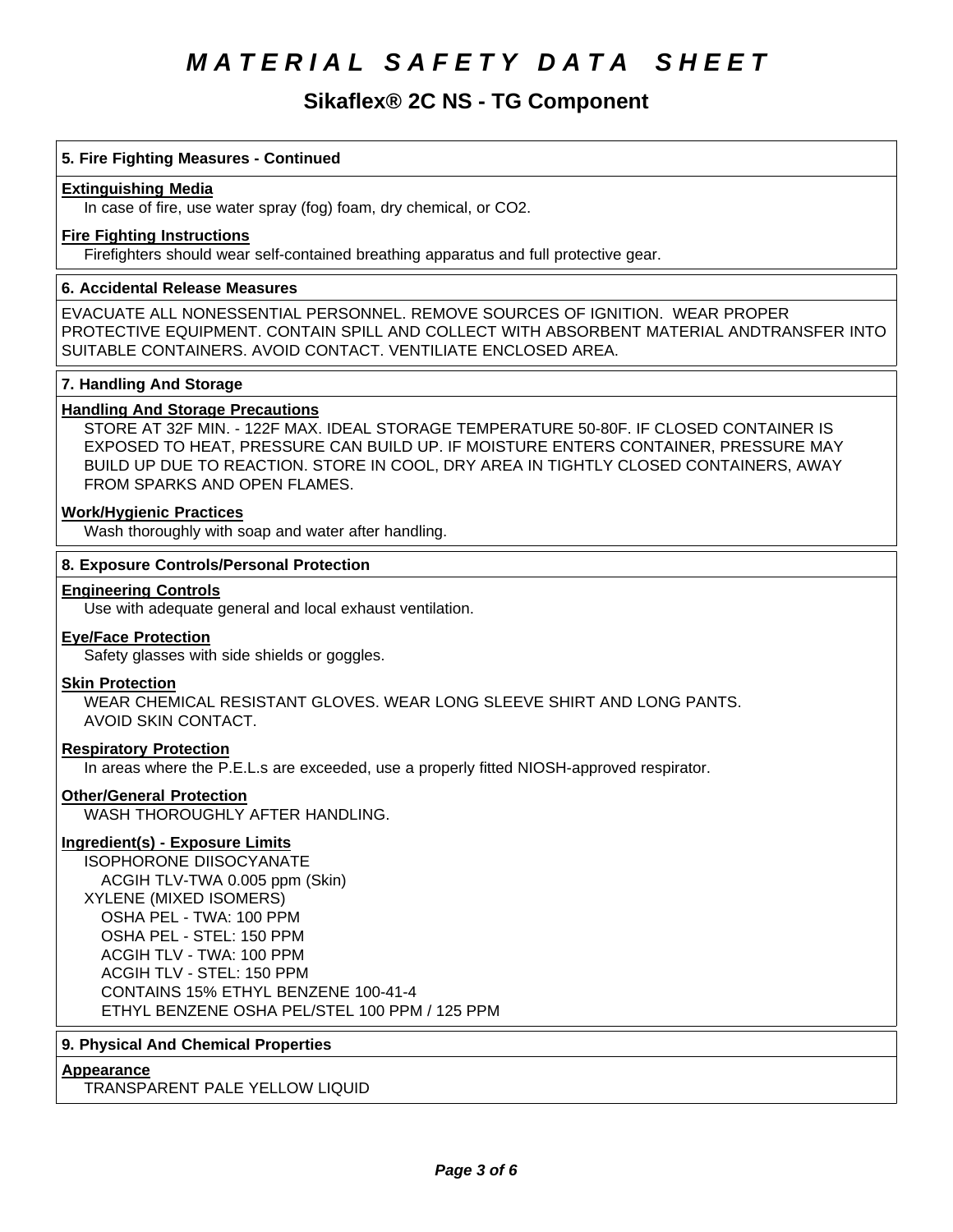# **Sikaflex® 2C NS - TG Component**

## **9. PhysicalAnd Chemical Properties- Continued**

### **Odor**

SOLVENT LIKE

**Chemical Type:** Mixture **Physical State:** Liquid **Melting Point:** N/AV°F **Boiling Point:** 284°F140°C **Specific Gravity:** 1.08 **Percent Volatiles:** 35% **Packing Density:** Approximately 9.0 pounds / gallon Vapor Pressure: 3.7 mmHg at 68F **Solubility:** Insoluble in water VOC Content: Part  $A = 49$  g/L Part  $B = 93$  g/L Part TG =  $346$  g/L  $A + B + TG = 69$  g/L

#### **10. Stability And Reactivity**

#### **Stability: STABLE**

Hazardous Polymerization: MAY OCCUR WITH CONTACT WITH WATER

### **Conditions To Avoid (Stability)**

OPEN FLAME, HEAT

#### **Incompatible Materials**

WATER, ALCOHOLS AND AMINES

### **Hazardous Decomposition Products**

CO, CO2, OXIDES OF NITROGEN

#### **11. Toxicological Information**

No Data Available...

#### **12. Ecological Information**

No Data Available...

#### **13. Disposal Considerations**

Dispose in accordance with applicable federal, state and local government regulations.

### **14. Transport Information**

#### **Proper Shipping Name**

Ground Transport - Not Regulated by the USDOT (per 49 CFR 173.150(f))

Air, Boat Transport - Resin Solution (Contains Isophorone Diisocyanate Homopolymer, Xylene, Ethyl Benzene), 3,UN1866,III

#### **15. Regulatory Information**

#### **U.S. Regulatory Information**

All ingredients of this product are listed or are excluded from listing under the U.S. Toxic Substances Control Act (TSCA) Chemical Substance Inventory.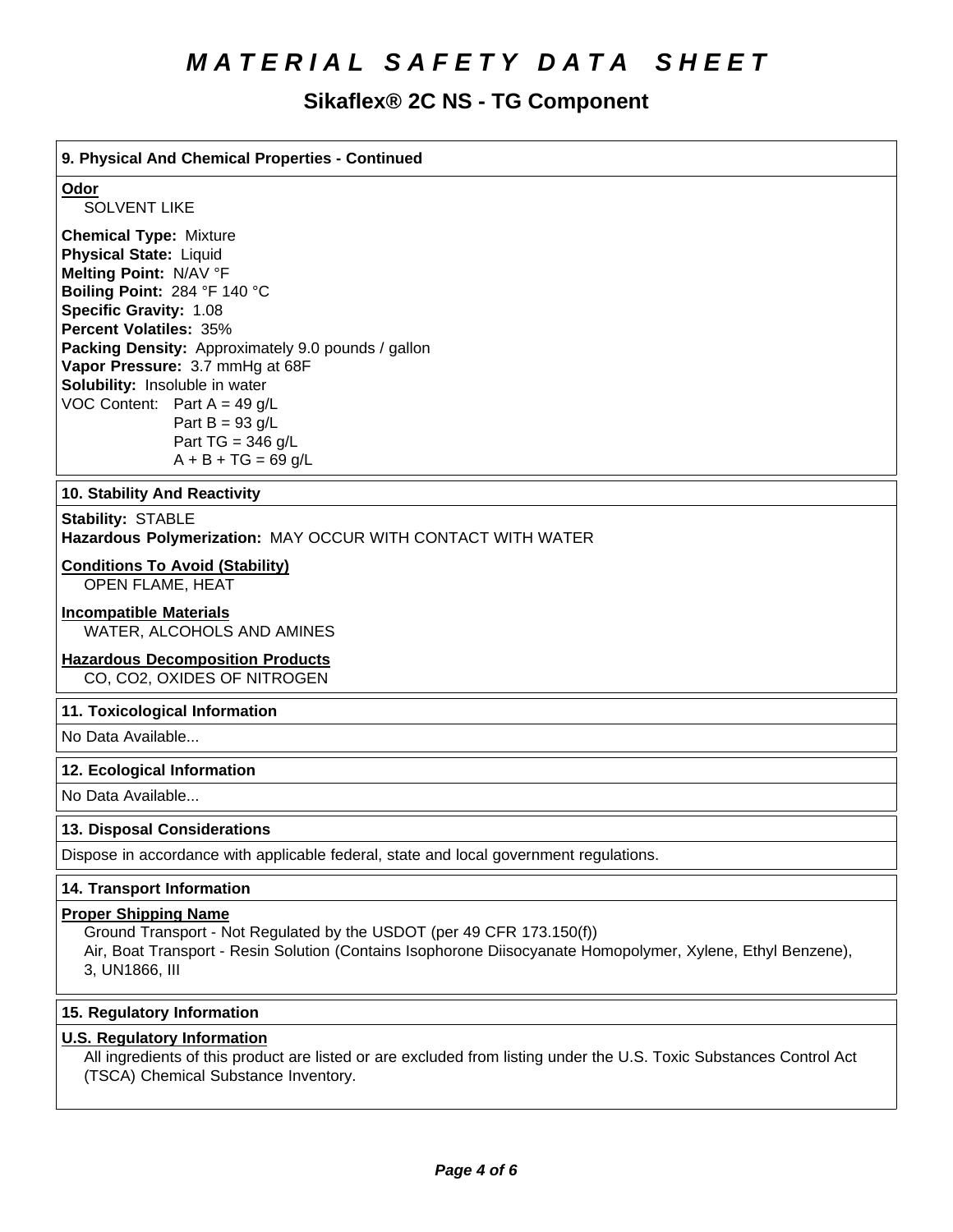# **Sikaflex® 2C NS - TG Component**

# **15. Regulatory Information - Continued SARA Hazard Classes** Acute Health Hazard Chronic Health Hazard Fire Hazard **SARA Title III - Section 313 Supplier Notification** This product contains the following toxic chemicals that are subject to the reporting requirements of section 313 of the Emergency Planning and Community Right-To-Know Act (EPCRA) of 1986 and of 40 CFR 372. ISOPHORONE DIISOCYANATE (4098-71-9) <= 0.5 % XYLENE(MIXEDISOMERS)(1330-20-7) 10-20% This information must be included on all MSDSs that are copied and distributed for this material. **Ingredient(s) - U.S. Regulatory Information** ISOPHORONE DIISOCYANATE SARA Title III - EPA Part 355 Extremely Hazardous Substance SARA Title III - Section 313 Form "R"/TRI Reportable Chemical SARA - Acute Health Hazard SARA - Chronic Health Hazard XYLENE (MIXEDISOMERS) SARA Title III - Section 313 Form "R"/TRI Reportable Chemical **Ingredient(s) - State Regulations** ISOPHORONE DIISOCYANATE New Jersey - Workplace Hazard New Jersey - Environmental Hazard Pennsylvania - Workplace Hazard California - CalARP Table 3 Regulated Substance Massachusetts - Hazardous Substance New York City - Hazardous Substance ISOPHORONE DIISOCYANATE HOMOPOLYMER New Jersey - Workplace Hazard New Jersey - Environmental Hazard Pennsylvania - Workplace Hazard California - CalARP Table 3 Regulated Substance Massachusetts - Hazardous Substance New York City - Hazardous Substance **16. Other Information HMIS Rating Health: \*2 Fire: 2 Reactivity: 1 PPE: H Revision/Preparer Information MSDS Preparer:** EHS Department **MSDS Preparer Phone Number:** 201 933 8800

This MSDS Supercedes A Previous MSDS Dated: 08/18/2004